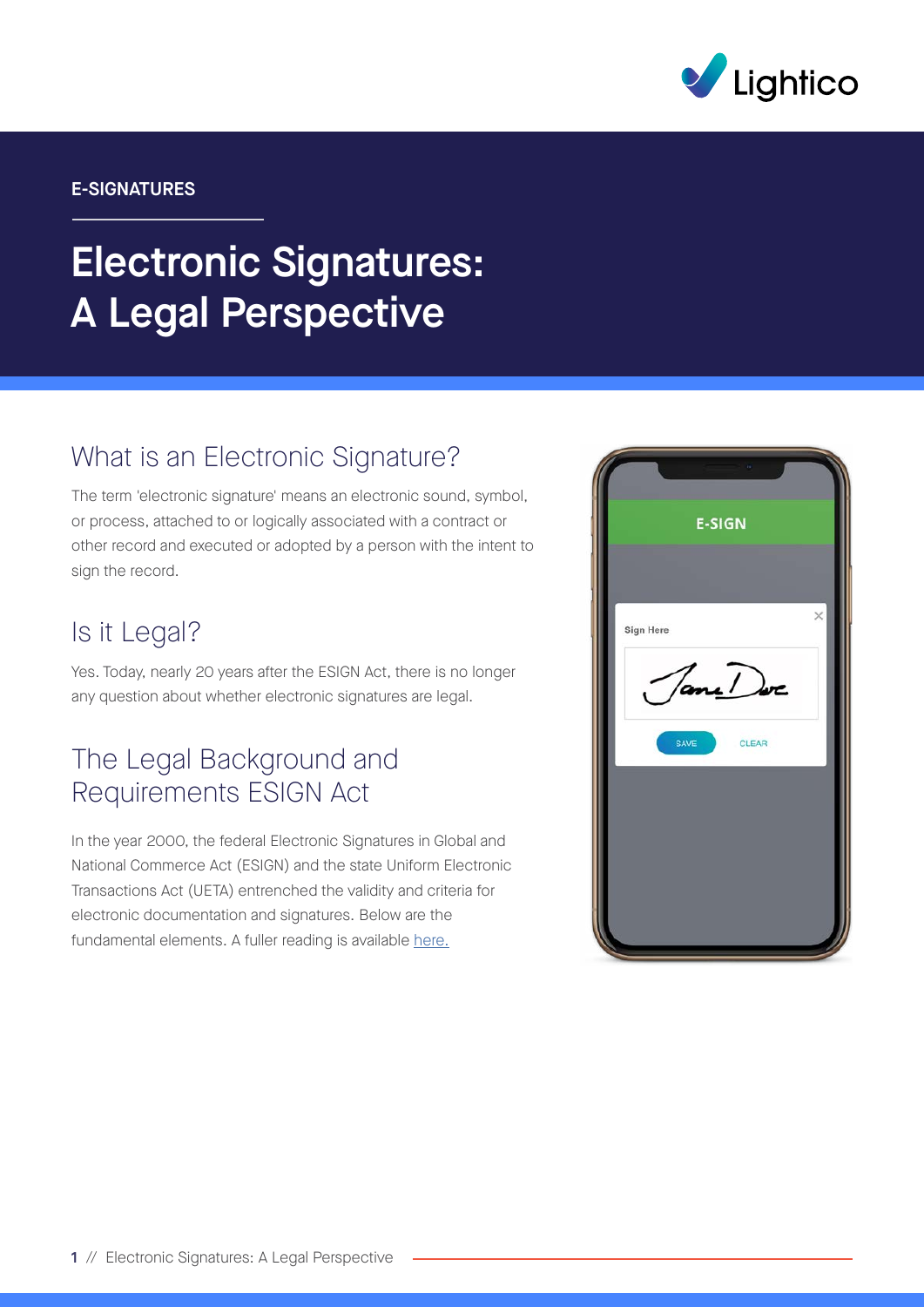

# Electronic Signatures:

# Validity

The fundamental development of both ESIGN and UETA is that electronic records and signatures have the same legal standing as handwritten signatures and paper. Particularly, that a document or signature cannot be denied legal effect or enforceability solely because it is in electronic form.

# Recording

ESIGN and UETA state that the electronic signatures must be accompanied with its associated elements that show a graphic or text element that clarifies that it was executed electronically or detailing the electronic process by which the signature was created.

## Retention

For electronic documents and signatures to be valid and legally effective, they must be both retained and be able to be reproduced by all parties entitled to the document.

#### Intent

As with their offline counterparts, the law directs that signatures are only valid if the signer had intent to sign.

# Consent

The law indicates that 2 counter-party businesses must consent to electronic signing either explicitly or by means of their actions. Where one party is a consumer, the consumer must receive UETA disclosures, actively consented for electronic interactions and have not retracted that consent.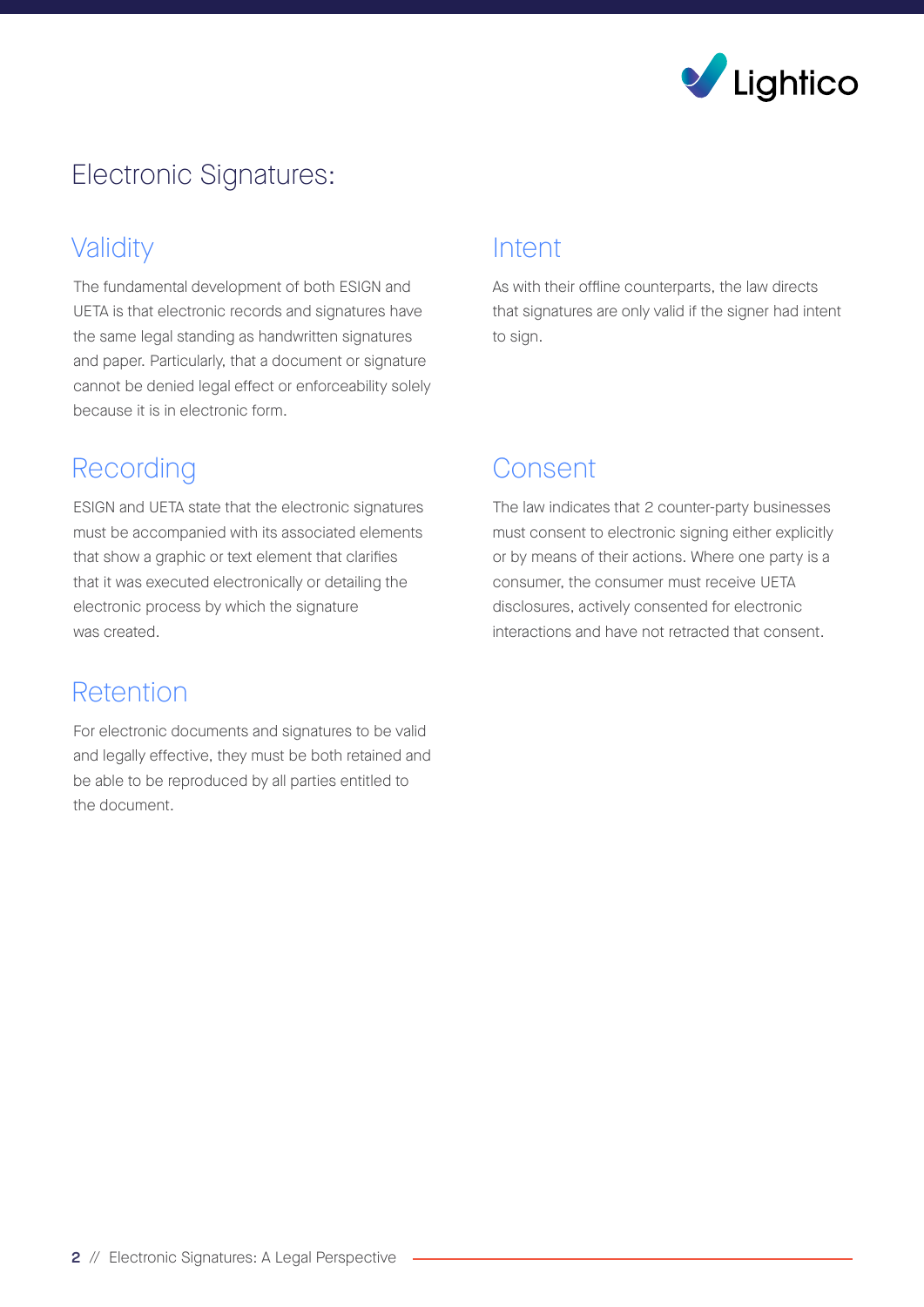

# Lightico Electronic Signatures & The Law

Electronic signatures (eSignatures) are legally binding for nearly every business or personal transaction. With Lightico's intuitive electronic signature service, businesses can obtain legally binding signatures from their customers, simply - even while on a call.

Businesses trust Lightico's electronic records and legally binding electronic signatures thanks to its simple user interface and its security procedures. With Lightico's eSignature, obtaining legally binding electronic signatures is fast, easy and convenient.

# Lightico Fulfills eSignature Legal Requirements

Lightico's electronic signature solution meets and exceeds the demanding standards of America's ESIGN Act and the Uniform Electronic Transactions Act and other nations where electronic signatures are recognized.

# Legally-Binding & Effective

Lightico automatically creates and stores a complete, time-stamped record or every core activity. This information is retained by Lightico and is available to any party of the document. Lightico's signatures have legal backing and have never been challenged in any court.

# Lightico's Regulatory Features

Lightico is tailored to exceed the regulatory and legal requirements of the U.S. ESIGN Act. Specifically, Lightico meets core criteria including: Prior Consent, Notice of Availability of Paper Records, Record Retention.